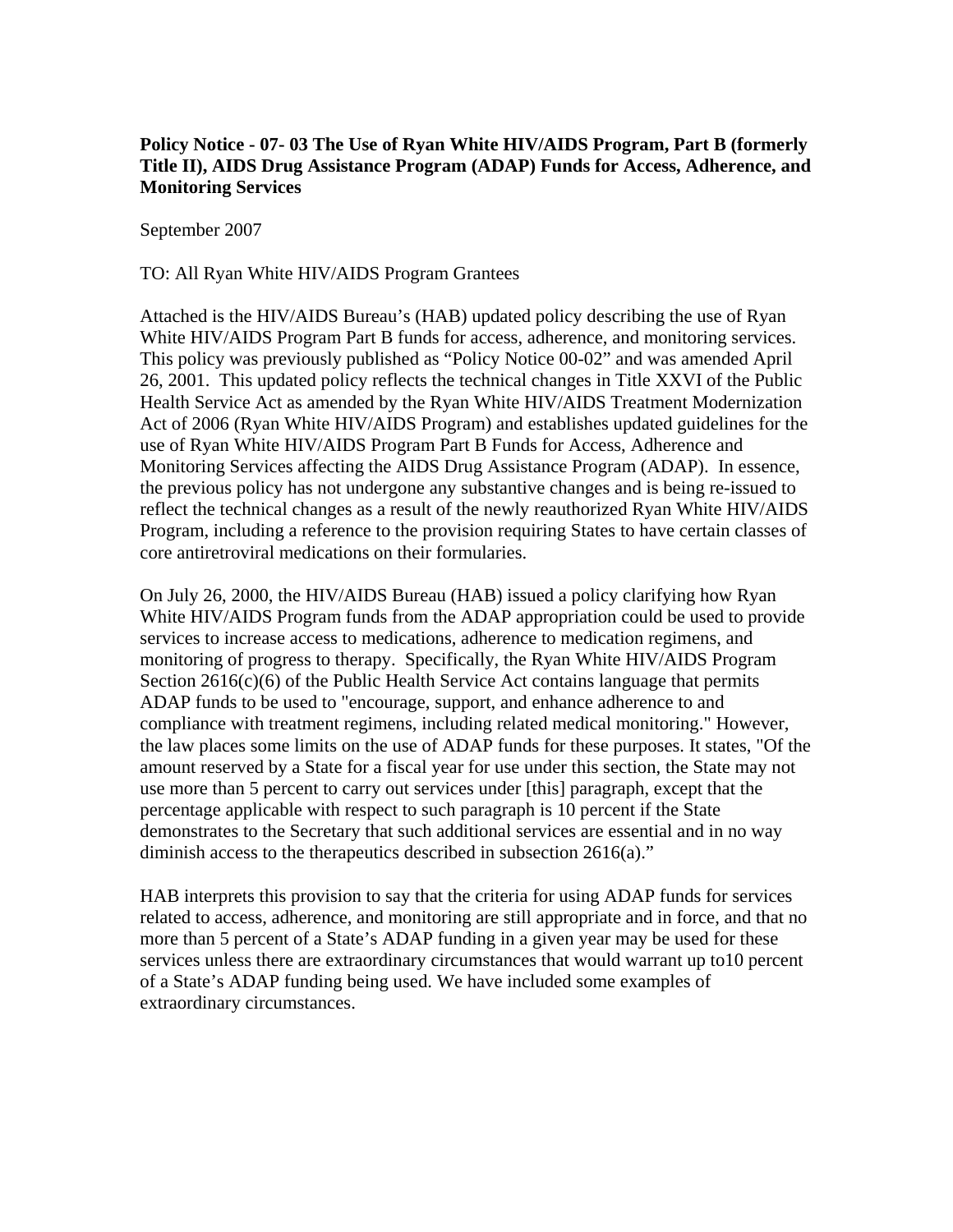If you have any questions regarding the content of this HAB Policy Notice, please contact your project officer. Thank you for your attention in this important matter.

Deborah Parham Hopson, Ph.D., R.N. Assistant Surgeon General Associate Administrator **Attachment** 

## **The Use of Ryan White HIV/AIDS Program, Part B, AIDS Drug Assistance Program (ADAP) Funds for Access, Adherence, and Monitoring Services**

In accordance with the provisions of Title XXVI of the Public Health Service Act, as amended by the Ryan White HIV/AIDS Treatment Modernization Act of 2006 (Ryan White HIV/AIDS Program), the following policy establishes updated guidelines for the use of Ryan White HIV/AIDS Program funds for allowable ADAP-related expenditures. The purpose of all Ryan White HIV/AIDS Program ADAP funds is to ensure that eligible HIV-infected persons gain or maintain access to HIV-related medications. This policy continues to provide grantees greater flexibility in the use of ADAP funds and permits expenditures of ADAP funds for services that improve access to medications, increase adherence to medication regiments, and help clients monitor their progress in taking HIV-related medications. This policy further clarifies the use of ADAP funds under Section I, item A specified below.

- I. Federal funds received under the Ryan White HIV/AIDS Program, ADAP, as established by Section 2612(b)(3)(B) of the Public Health Service (PHS) Act, in accordance with Section 2616 of the PHS Act, may be used for access, adherence, and monitoring services under the following conditions.
- A. No more than 5 percent of ADAP funds may be used for the following services, except that under extraordinary circumstances, no more than 10 percent of ADAP funds may be used to fund: (1) enabling eligible individuals to gain access to drugs; (2) supporting adherence to the drug regiment necessary to experience the full health benefits afforded by the medications; and (3) services to monitor the client's progress in taking HIV-related medications (refer to HAB Policy Notice 07-02, "The Use of Ryan White HIV/AIDS Program Funds for HIV Diagnostics and Laboratory Tests Policy").

The State can use ADAP funds to purchase these services referenced only if the State demonstrates to the Secretary that such additional services are essential and in no way diminish access to the therapeutics described in subsection 2616(a) of the PHS Act.

Extraordinary circumstances may include such factors as demonstrated exceptionally low compliance and adherence rates among targeted segments of the clients receiving ADAP medications (e.g. active substance users, persons with serious mental illnesses, etc.), or significant new numbers of clients entering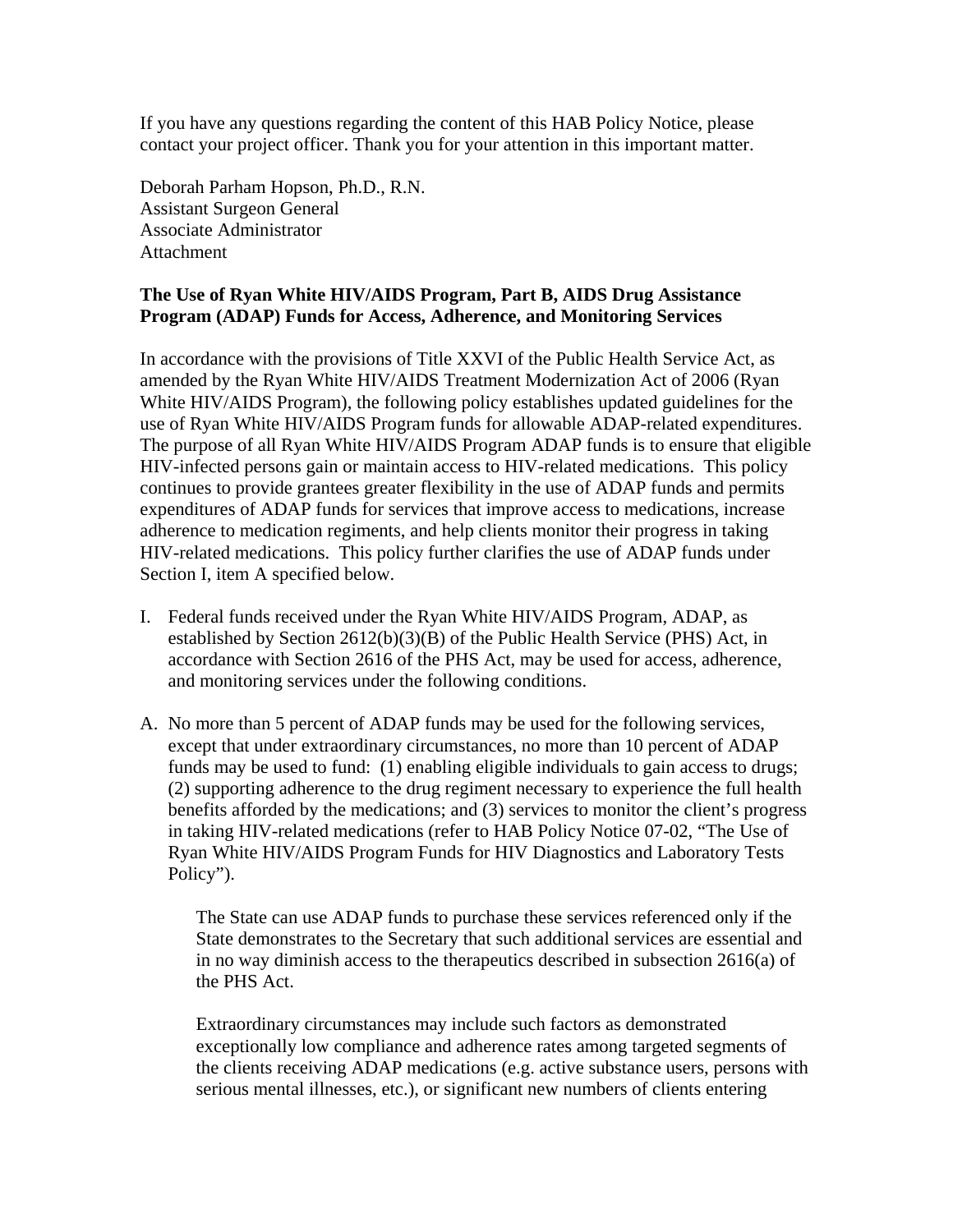ADAP who are new recipients of drug therapies (as a result of other outreach activities) that necessitate devoting added resources to these activities. The State must work with HAB to ensure that any requested use of ADAP funds for these services above 5 percent is necessary and appropriate and that existing ADAP services to clients will not be diminished or disrupted.

- B. There are no current limitations to accessing ADAP in the State, including: (1) no client waiting list or limits on client enrollment; (2) no restrictions or limitation on HIV medications, such as caps on the number of prescriptions or cost to the client (such as co-pays), except for purposes of clinical quality assurance or the prevention of fraud and abuse; and (3) administrative support is maintained (e.g., administrative support and eligibility staff.)
- C. There is current, comprehensive coverage of antiretroviral and opportunistic infection (OI)/preventive therapies including: (1) an ADAP formulary that includes a full complement of PHS recommended antiretroviral medications; and (2) medication necessary for the prophylaxis and treatment of opportunistic infections. Compliance with formulary coverage may be adjusted or modified based on the State's alternative methods of providing comprehensive pharmacy coverage (e.g., health insurance, or Stated-funded pharmacy assistance program). Section  $2616(c)(1)$  of the PHS Act requires that the State *"shall ensure that the therapeutics included on the list of classes of core antiretroviral therapeutics established by the Secretary under subsection (e) are, at a minimum, the treatments provided by the State pursuant to this section;"* Under subsection (e) of that same section, it states *"For purposes of subsection (c)(1), the Secretary shall develop and maintain a list of classes of core antiretroviral therapeutics, which list shall be based on the therapeutics included in the guidelines of the Secretary known as the Clinical Practice Guidelines for Use of HIV/AIDS drugs, relating to drugs needed to manage symptoms associated with HIV."* In a letter dated February 15, 2007 (see attachment) from Dr. Deborah Parham Hopson, Associate Administrator of HAB, Part B Program Directors were informed that the current United States PHS Clinical Practice Guidelines identify 1) Nonnucleoside Reverse Transcriptase Inhibitors; 2) Nucleoside/Nucleotide Analogues; 3) Protease Inhibitors; and 4) Fusion Inhibitors as the classes of approved antiretrovirals for the treatment of HIV infection and that all ADAPs must include agents from each of the classes in their FY 2007 formulary. (The PHS Guidelines can be found at the following website:

<http://aidsinfo.nih.gov/Guidelines/Default.aspx?MenuItem=Guidelines> ).

II. It is expected that no more than 5 percent of ADAP funds will be used to purchase services referenced in I. A, items  $(1) - (3)$  above; and up to 10 percent under extraordinary circumstances and in agreement with HAB staff.

## III. In addition:

A. The grantee will work with HAB staff to ensure the grantee's plan to redirect ADAP funds still meets the core purposes of ADAP.